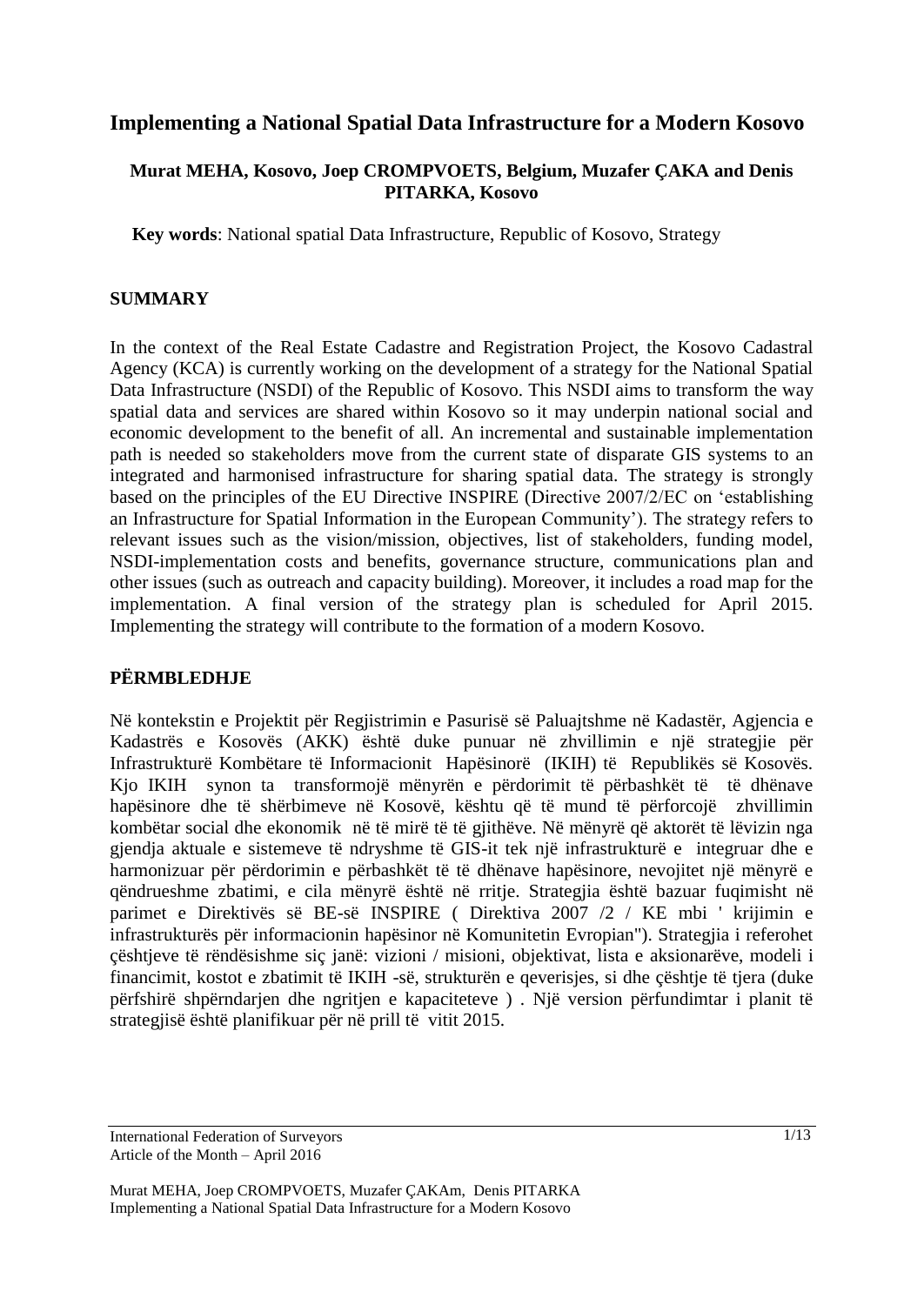# **Building a National Spatial Data Infrastructure for a Modern Kosovo**

# **Murat MEHA, Kosovo, Joep CROMPVOETS, Belgium, Muzafer ÇAKA and Denis PITARKA, Kosovo**

# **1. INTRODUCTION**

The Republic of Kosovo is undergoing enormous political, cultural and social transformation (OECD, 2013). As part of this ongoing-transformation of the country, there is increasing recognition of the importance of spatial information underpinning effective decision making for policy, spatial planning, implementation, and analysis purposes at national and local levels (INSPIRATION, 2014).

The Republic of Kosovo is to become a member of the European Union (EU). The government of Kosovo has placed a high priority on the integration with the European directives including the INSPIRE Directive (No. 2007/2/EC) (European Commission, 2007).

The government of Kosovo has recognised the importance of developing a National Spatial Data Infrastructure (NSDI). Pursuant the Law on Cadastre No. 04 L/013 (Official Gazette of Republic of Kosovo Nr. 13 / 1 September 2011), article 23, the Kosovo Cadastral Agency (KCA) has given responsibility for its coordination. Moreover, the Law on the Establishment of a National Spatial Information Infrastructure in the Republic of Kosovo has been drafted and it is in the process to be adopted by the parliament (Ministry of Environment and Spatial Planning, 2014). This Law is formulated in such a way that it is strongly aligned with the INSPIRE Directive.

The KCA was established in 2000. It is an executive agency under the Ministry of Environment and Spatial Planning (MESP), and is, besides the issues related to the development of the NSDI of Kosovo, mainly responsible for developing and implementing the cadastre, maintaining land registers and mapping topography in the Republic of Kosovo. In order to coordinate and establish a successful NSDI, it is necessary to have a high level plan to achieve one or more goals related to the development of the NSDI. Therefore, KCA initiated the project "Development of a strategy for National Spatial Data Infrastructure of the Republic of Kosovo" funded by The World Bank as part of the overall project "Real Estate Cadastre and Registration Project (RECAP)" (Kosovo Cadastral Agency, 2013). The purpose of the project, running from February 2014 until April 2015, is to define the NSDI Strategy for 2020 in the Republic of Kosovo and to train KCA staff members in particular to become experts in the domain of Spatial Data Infrastructures (SDI). The definition of the NSDI strategy has to happen in close cooperation with the key stakeholders within the NSDI community referring to the strategic direction, rationale, governance structure, financing, outreach, capacity building, and implementation roadmap for the Kosovo NSDI (Meha et al., 2014). Therefore, a NSDI-Stakeholders group is formed.

The main objective of the NSDI Strategy is to transform the way spatial data is shared within Kosovo so it may underpin national social and economic development to the benefit of all. An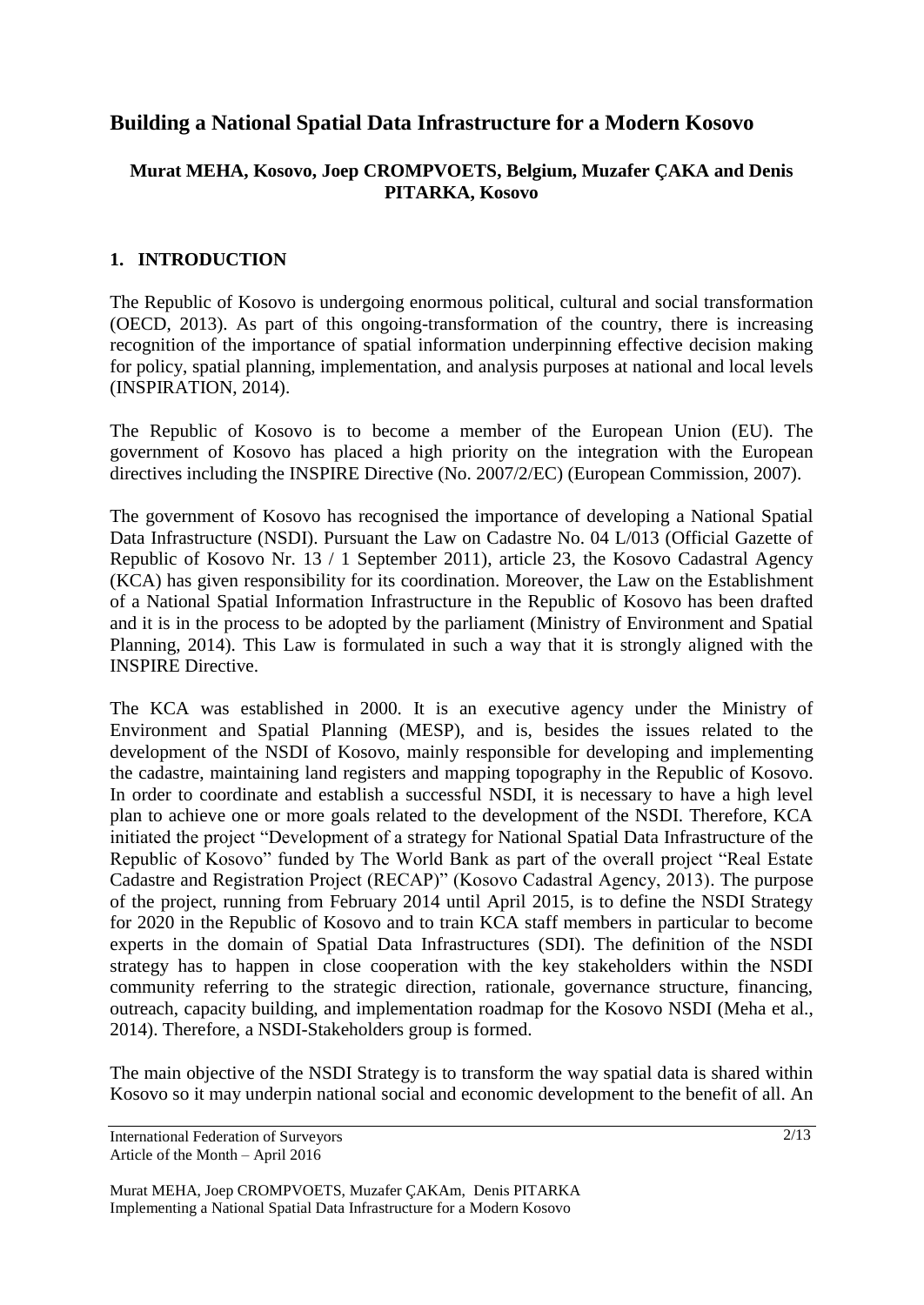incremental and sustainable implementation is needed so stakeholders move from the current state of disparate GIS systems to an integrated and harmonised infrastructure for sharing spatial data (Meha et al., 2014).

Implementation of the NSDI will contribute to the development of a modern Kosovo. Such modern state is "an organised territory with definite geographical boundaries that are recognized by other states. It has a body of law and institutions of government. Moreover, it is dependent on the loyalty of citizens. The state offers protection, order, justice, foreign trade, and facilitations of inner state trade in exchange for this loyalty. The goal of the modern state is to maintain order and happiness of its citizens is only reached by establishing officials, courts of law and laws to abide by, soldiers to protect the state, and systems of money for trade" (Breuilly, 1993; Answers.com).

The outline of the paper applies the following structure. The next section briefly presents the current NSDI-situation followed by the approach description. The follow-up sections present preliminary outcomes of the strategy focussing respectively on the Strategic NSDI-Vision and Mission, Strategic Objectives, Key Stakeholders, Funding model, Implementation Costs and Benefits, Governance Structure, Communications Plan, and other issues. The final section briefly refers to the actions related to the next steps of the NSDI-strategy with the emphasis on the implementation.

# **2. CURRENT SITUATION**

Several NSDI-components have already (partly) been implemented (Meha and Laarakker, 2011; Meha and Çaka, 2011; Meha et al., 2014), such as the draft version of the Law (Ministry of Environment and Spatial Planning, 2014), several public geospatial datasets, and the establishment of the national geoportal.

#### *Draft Law*

As mentioned earlier, the Law on the Establishment of the Spatial Information Infrastructure has been drafted. According to this Law, the Kosovo NSDI includes metadata; spatial datasets and spatial data services; network services and technologies; agreements on data sharing, access and use and coordination and monitoring mechanisms, processes and procedures, established, operated or made available in accordance with this Law. It sets the foundation for the institutional framework and defines the rules for data sharing, access and use (Ministry of Environment and Spatial Planning, 2014).

#### *Public geospatial datasets*

Several geospatial datasets do exists. Relevant examples refer to administrative boundaries, buildings, cadastral parcels, elevation, geology, land cover, land use, orthophotos, roads, etc. These datasets are provided by several public authorities. The most important data producers/providers are: KCA, Kosovo Institute for Nature Protection, Ministry of Forestry, Agriculture and Rural Development, and Kosovo Agency of Statistics.

*Geoportal*

International Federation of Surveyors Article of the Month – April 2016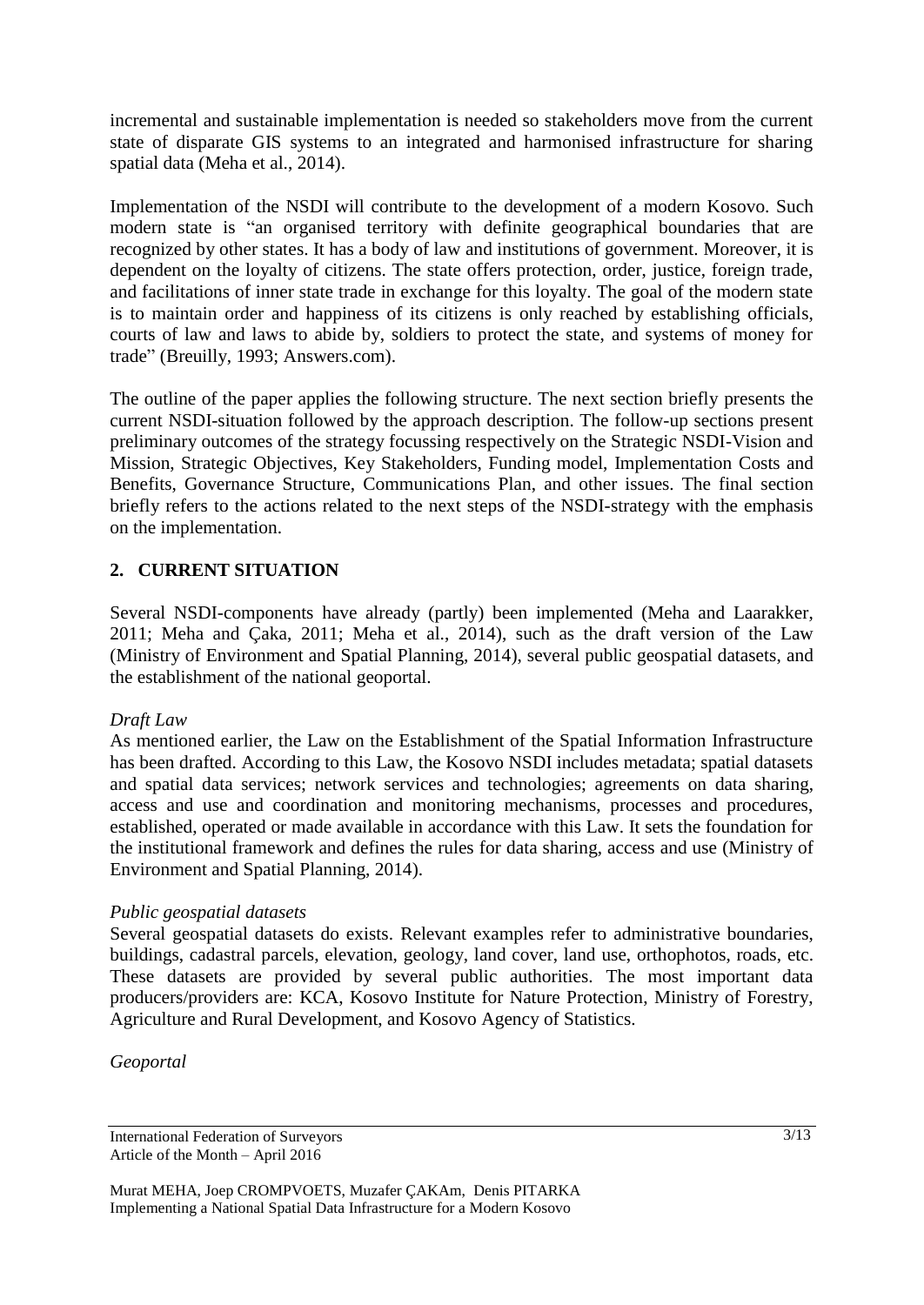KCA launched the national geoportal June 2013 (see Figure 1). This geoportal [\(http://geoportal.rks-gov.net\)](http://geoportal.rks-gov.net/) is developed in accordance to INSPIRE standards meaning the inclusion of network services for searching, viewing and downloading geospatial data. Being the first geoportal in Kosovo, KCA paid extra attention to create a user friendly web portal with lots of "help tools". Up to now there are more than 300 registered users, while the number of nonregistered users are expected to be much higher. So far, the geoportal provides access to geospatial data of KCA, Kosovo Agency Statistics and Municipality of Prishtina. Examples of data that have become accesible by means of this electronic facility are: addresses (of the main cities), administrative boundaries, cadastral zones, orthophotos (2009/2012), utilities (water, electricity), population distribution, and roads (Names/Segments),





#### **3. APPROACH**

As several NSDI-components are (partly) in place, the strategy strongly focuses on the definitions of the strategic vision and mission; objectives; governance structures; a proposed funding model; identification of key stakeholders; estimation of the implementation costs and benefits; the building of capacity through stakeholder engagement and KCA staff training; and a road map for implementation. It does not refer to important components related to the legal framework and technologies as it was considered that these components are partly in place.

The NSDI-Strategy distinguishes six building blocks of working:

```
International Federation of Surveyors 
Article of the Month – April 2016
```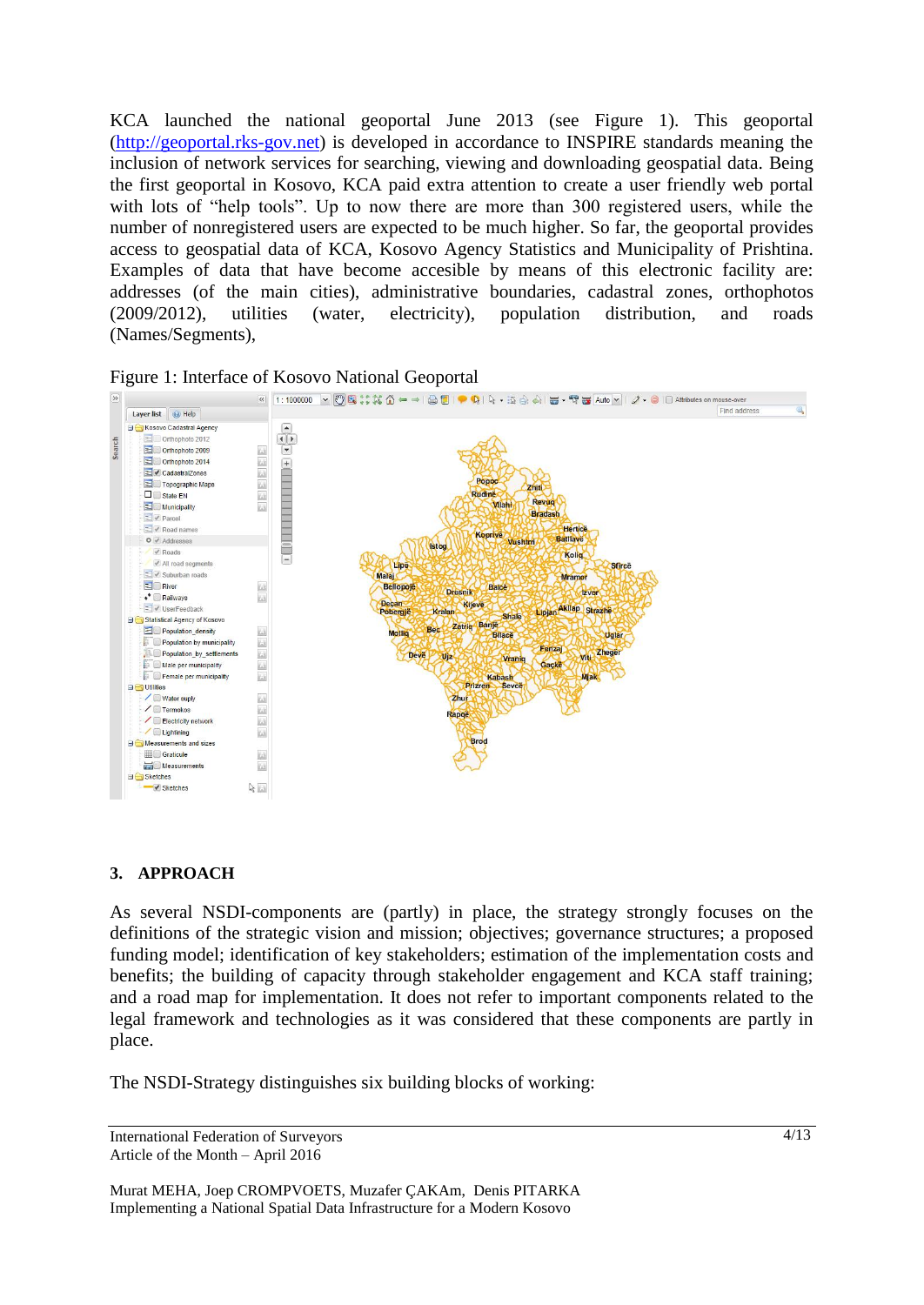- 1) Strategic Vision, Mission and Objectives. The main objective of this first building block is to create clarity of purpose and a unified vision, to define objectives, and to list the key stakeholders;
- 2) Finance. The main objective of this second building block is to create a clearly articulated funding model and to estimate the costs and benefits of the NSDIimplementation;
- 3) Governance. The main objective of this third building block is to specify a governance structure which enables effective collaboration and political engagement to foster a transparent and open environment with defined roles and responsibilities;
- 4) Outreach and Capacity Building. The main objective of this fourth building block is to outreach the NSDI-concept in Kosovo, and build capacity through stakeholder engagement and KCA staff-training;
- 5) Delivery of NSDI Implementation Roadmap. The main objective of this fifth building block is to set up a defined programme plan (road map) with a clear time schedule of actions and effective mechanisms for performance monitoring and implementation risk management;
- 6) Strategy Report. The main objective of the sixth building block is to report in which the findings of the building blocks are compiled into one final document.

Implementing these six building blocks present the holistic and comprehensive approach of the strategy covering a wide range of issues necessary to make the Kosovo NSDI a success.

A series of group meetings with key NSDI-Stakeholders (see section 6) are organised on a regular basis to raise their awareness of the strengths of NSDI, to get their full implementation commitment, and to receive their critical feedback on the (intermediate) project results.

In preparation to these meetings, draft versions on specific topics are drafted based on detailed SDI-literature studies and discussions with experts. These draft versions are reviewed, discussed and processed by team members of KCA.

# **4. STRATEGIC VISION AND MISSION**

Starting-point of the NSDI-strategy development is the statement formulations concerning its vision and mission based on existing literature and discussions with the members of KCA team and NSDI-stakeholders group.

The Vision statement for the Kosovo NSDI is: "*The Kosovo NSDI will make harmonised and high quality geographic information readily available for formulating, implementing, monitoring and evaluating policy and for the citizen to access spatial information, whether local, national or international*."

The Mission statement for the Kosovo NSDI is: "*To establish a technological, institutional, legal and administrative framework for inter-organisational collaboration that will:*

- *Be in line with INSPIRE Directive;*
- *Support e-governance and institutionalisation;*
- *Integrate geo-information from different sources into one infrastructure;*

International Federation of Surveyors Article of the Month – April 2016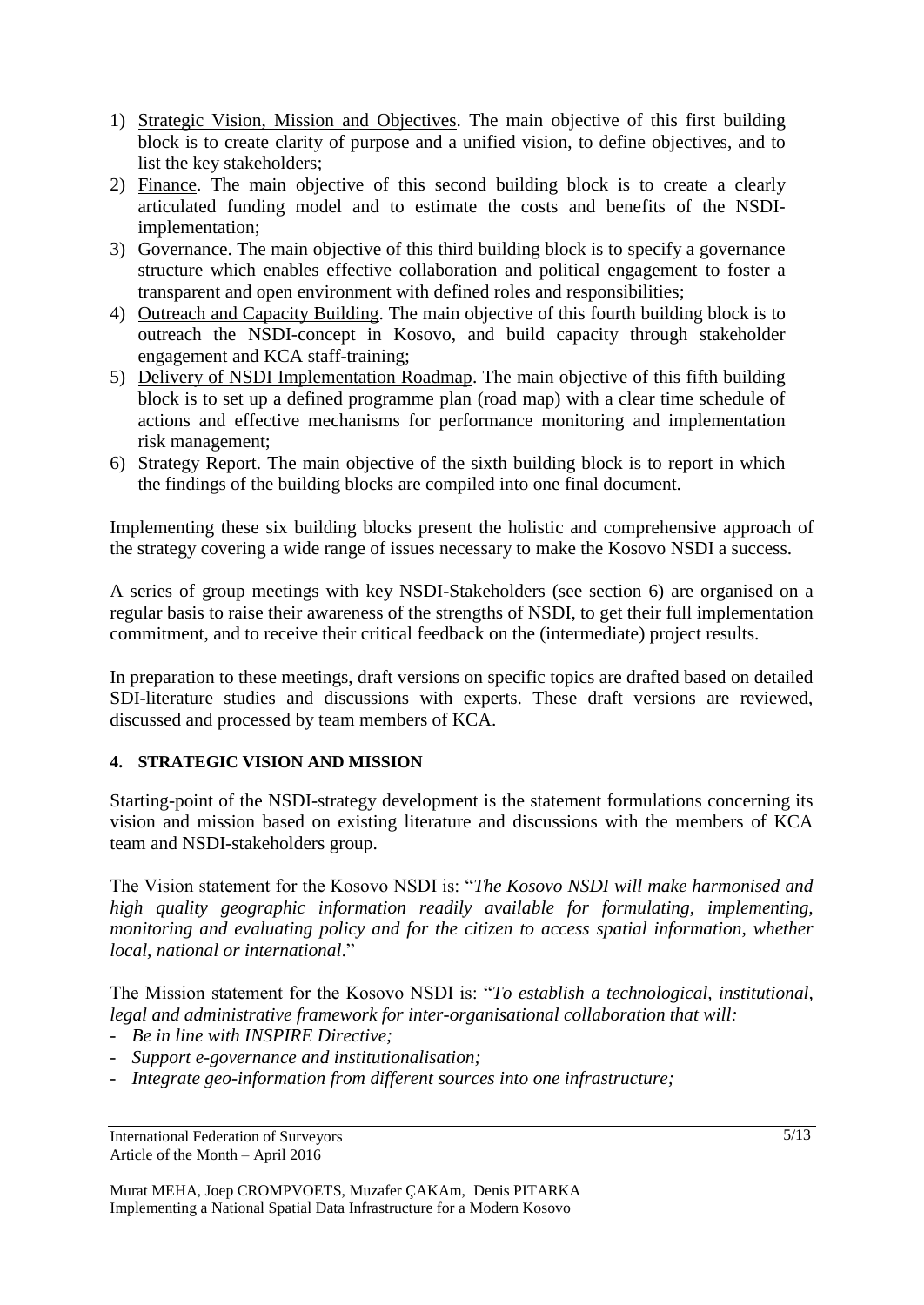- *Avoid duplication of spatial data acquisition, storage, and maintenance;*
- *Establish effective business processes (in order to streamline the data flows in processes such as spatial planning, emergency service, land registration);*
- *Meet the needs of the stakeholders; and*
- *Promote the access, sharing, use and distribution of spatial data.*"

### **5. STRATEGIC OBJECTIVES**

On the basis of discussions with the members of KCA team and the NSDI-Stakeholders group, the following objectives have been formulated for the further development of the NSDI of Kosovo:

- *i)* "*Making available relevant, harmonised and quality geographic information for the purpose of formulation, implementation, monitoring and evaluation of (environmental) policy –making and for the citizen, along the lines of the general (INSPIRE) principles:*
	- Data should be collected only once and kept where it can be maintained most *effectively;*
	- *It should be possible to combine seamless spatial information from different sources across Kosovo and share it with many users and applications;*
	- *It should be possible for information collected at one level/scale to be shared with all administrative levels; detailed for thorough investigations, general for strategic purposes;*
	- *Geographic information needed for good governance at all levels should be readily and transparently available;*
	- *Easy to find what geographic information is available, how it can be used to meet a particular need, and under which conditions it be acquired and used*".
- ii) "*Furthermore, by establishing from the onset cross-sectorial coordination mechanisms, the initiative wants to ensure that in the longer term, the NSDI can be integrated into a broader cross-sectorial NSDI, aiming at providing geographic information for the purpose of national policy-making in a broad range of sectors, such as transport, agriculture, …*"

These objectives are strongly aligned with the EU INSPIRE Directive and the draft Law on the Establishment of a Spatial Information Infrastructure for the Republic of Kosovo.

#### **6. KEY STAKEHOLDERS**

During the organised NSDI-Stakeholders group meetings, the participants were asked to identify the key stakeholders that need to be involved in the implementation of the Kosovo NSDI resulting into the following list:

- Association of Kosovo Municipalities
- Independent Commission for Mines and Minerals
- Geological Survey of Kosovo
- Institute for Spatial Planning
- Hydro-meteorological Institute
- Kosovo Agency for Energy Efficiency
- Kosovo Agency of Statistics
- Kosovo Cadastral Agency (KCA)
- Kosovo Institute for Nature Protection

International Federation of Surveyors Article of the Month – April 2016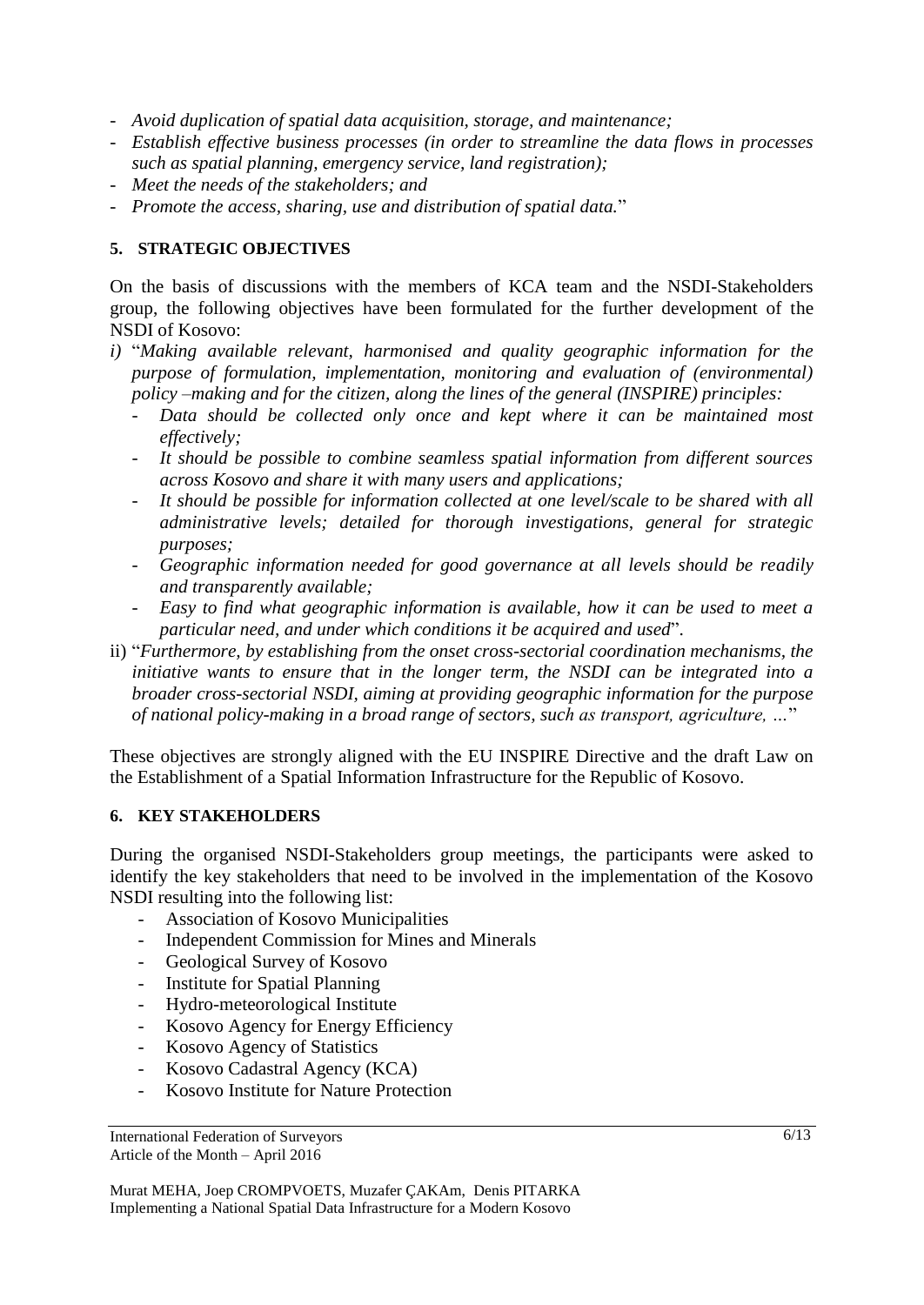- Kosovo Property Agency
- Ministry of Agriculture Forestry and Rural Development
- Ministry of Culture, Youth, Sport and Non-Resident Issues
- Ministry of Economic Development
- Ministry of Environment and Spatial Planning
- Ministry of Health
- Ministry of Internal Affairs
- Ministry of Infrastructure
- Ministry of Kosovo Security Force
- Ministry of Local Government Administration
- Ministry of Public Administration
- Ministry of Trade and Industry
- Privatisation Agency of Kosovo
- KUR Pristina and other water supply companies

#### **7. FUNDING MODEL**

From discussions with the Kosovar NSDI-stakeholders and being aware of the current situation, it appears that only a selected number of funding models might be appropriate for funding the implementation of the Kosovo NSDI.

Most activities for implementing the Kosovo NSDI can be funded by Direct Central Government – referring to funding directly from citizens and private sector taxes, or by means of Government and Donor Agencies Joint Funding Partnerships (e.g. World Bank) (Kosovo Cadastral Agency, 2014a).The creation of partnerships amongst local and international organisations with interest in SDI implementation might be interesting and applicable. Examples of possible partnerships are: Government and Donor agencies partnerships; Donor agencies and private sector partnerships; Donor agencies, government and private sector partnerships; and Partnerships with international private sector (e.g. local-international private sector partnerships, international private sector-government partnerships and local private sector-international private sector-government partnerships). In the current context of Kosovo, the most appropriate partnership is the first one: Government and Donor agencies partnerships

A few activities can be funded by alternative models such as Donor "Gift" Funding, Private Sector Non-Cash Contribution in terms of services such as software development, advertising, and Indirect Revenue from products and services related to spatial data such as real estate registration (Kosovo Cadastral Agency, 2014a).

#### **8. IMPLEMENTATION COSTS AND BENEFITS**

The NSDI-strategy also includes estimates for implementing the NSDI in Kosovo. Table 1 summarises the costs estimates for different relevant activities. It distinguishes One-time setup costs (referring to the costs necessary for the NSDI-establishment) and Ongoing costs per year (referring to the costs necessary for the NSDI-maintenance) for each activity.

International Federation of Surveyors Article of the Month – April 2016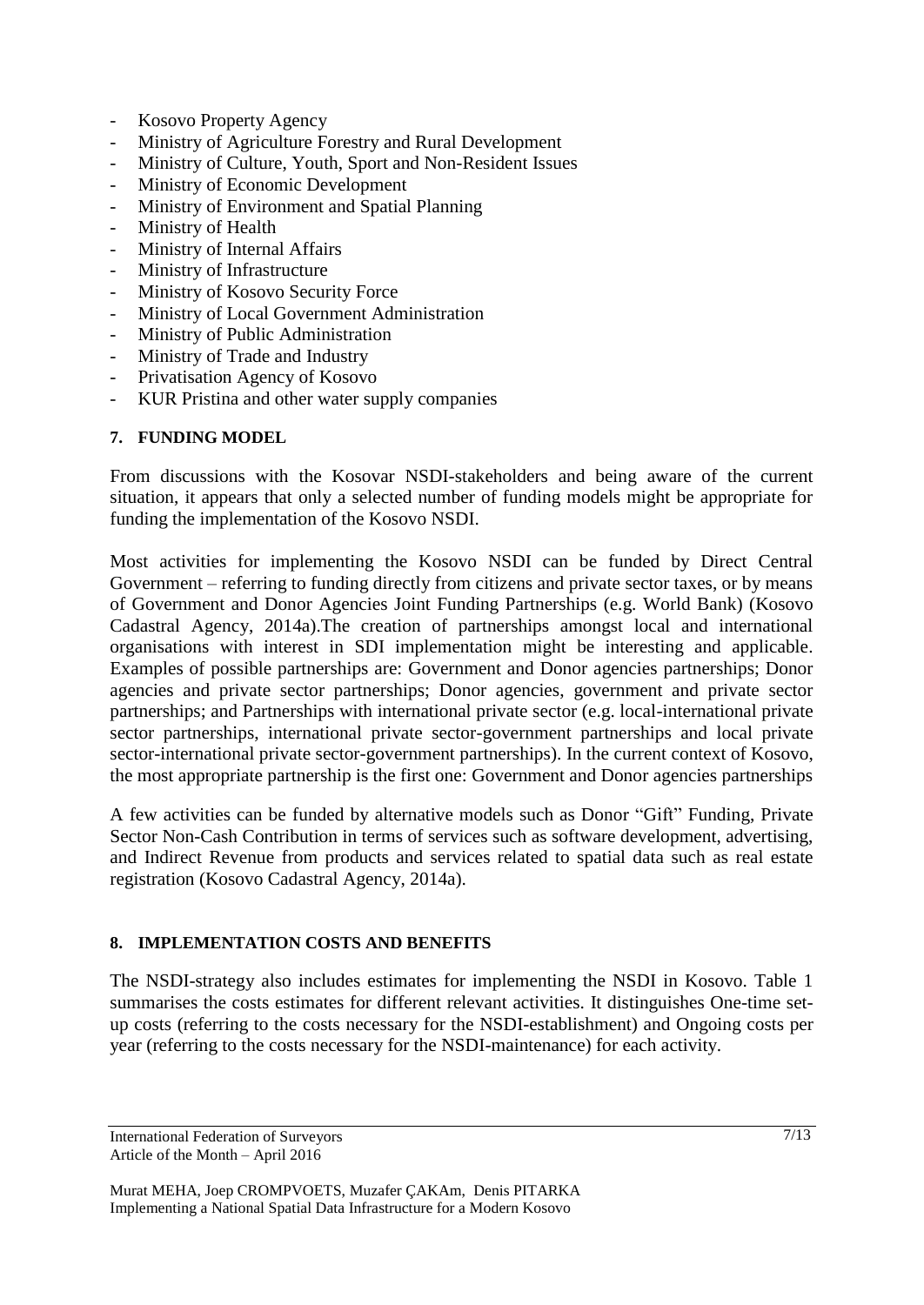It appears that establishment activities related to data (such as costs for transforming data in accordance with the INSPIRE Implementing Rules) and information technology (such as web services installation, hardware, software and licensing) are the most costly. The maintenance (on-going) costs for information technology appears to be costly as well.

The costs for establishing the NSDI are estimated to be around Euro 1,300,000 (One-time setup costs) and the annual maintenance costs (Ongoing costs) around Euro 450,000 per year. More detailed information can be found in report Cost-Benefit Analysis of implementing Kosovo NSDI (Kosovo Cadastral Agency, 2014b).

| <b>Activity</b>        | <b>One-time</b> | <b>Ongoing costs</b> |
|------------------------|-----------------|----------------------|
|                        | set-up Costs    | per year             |
|                        | (Euros)         | (Euros)              |
| Metadata               | 11,800          | 4200                 |
| Data                   | 231,000         | 7200                 |
| Services               | 87,000          | 54,200               |
| Information technology | 760,000         | 235,000              |
| Standardisation        | 5000            | 1800                 |
| Governance             |                 | 74,600               |
| Data sharing           | 25,000          | 5000                 |
| Capacity building      | 15,000          | 10,000               |
| Applications           | 106,800         |                      |
| Outreach               | 5700            | 10,700               |
| Performance management | 2400            | 1200                 |
| Research               |                 | 25,000               |
| Unforeseen             | 50,300          | 21,100               |
|                        |                 |                      |
| <b>TOTAL</b>           | 1,300,000       | 450,000              |

Table 1: Activity estimates for NSDI-implementation

The National SDI in the Republic of Kosovo ideally should provide benefits for all stakeholders at the national level. In particular, this SDI should fit the demands of all participating stakeholders and should provide an alignment with other SDI levels and include all previously non-participating groups. As the number of participants is likely to grow the data pool widens and more economies and benefits are realized. The potential benefits of implementing the National SDI in the Republic of Kosovo are manifold. Main benefits refer to the reducing costs of data production/collection, eliminating duplication of acquisition efforts, saving the costs of data accessibility (in time, money and efforts), providing better available data for decision-making, creating more efficient and more transparent governments at all levels, facilitating the data provision for better service delivery, expanding potential market through the formation of beneficial partnerships, and improving policy formulations based on easily accessible geospatial data (Kosovo Cadastral Agency, 2014b). In general, the NSDI of the Republic of Kosovo could promote economic development, stimulate better government and foster environmental sustainability in the country. The main challenge of developing the NSDI is to ensure that these potential benefits become reality.

International Federation of Surveyors Article of the Month – April 2016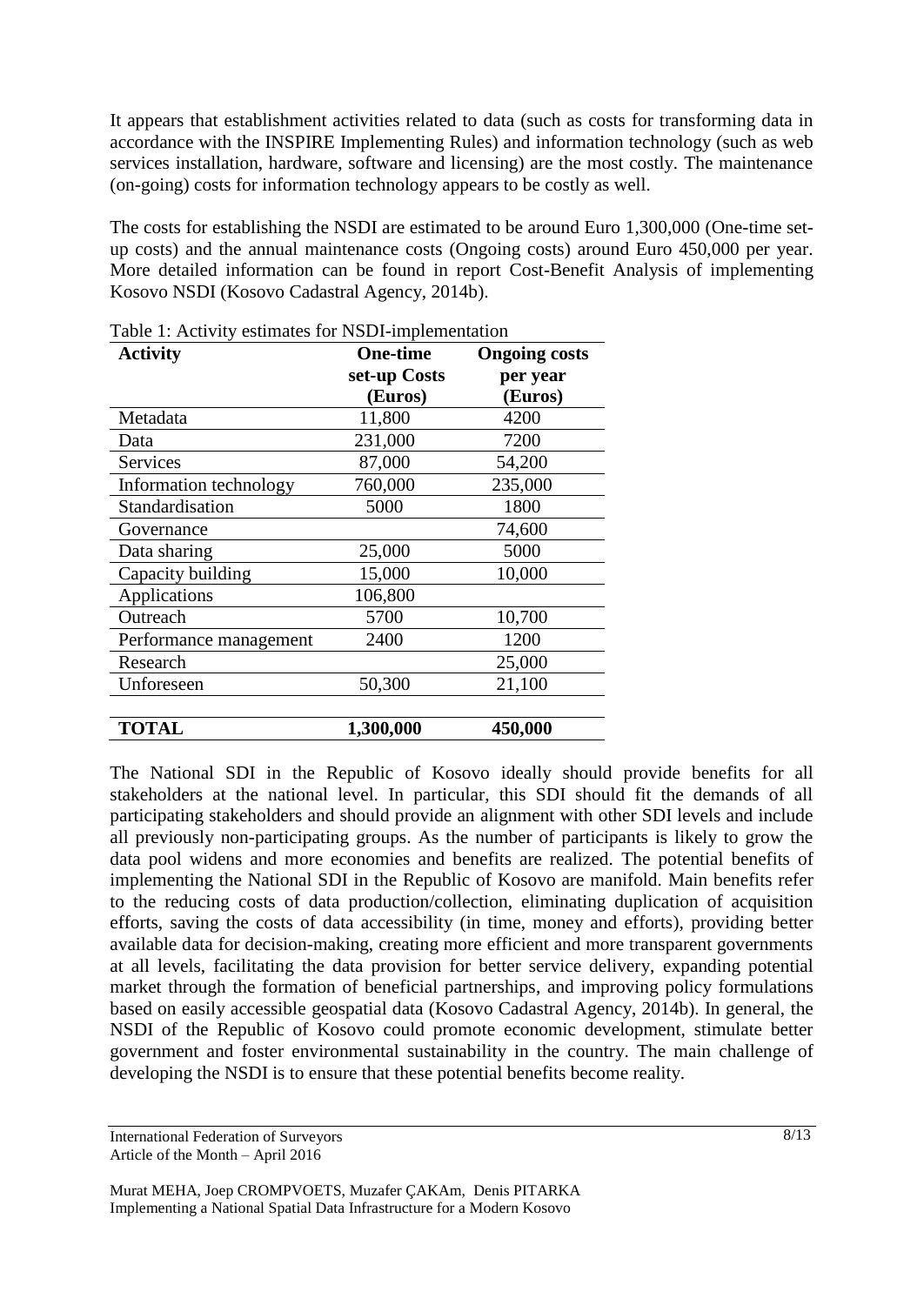Based on a review of existing costs benefits studies (see e.g. Longhorn and Blakemore, 2008), it is very likely that the benefits of establishing and maintaining the NSDI in the Republic of Kosovo will be (much) greater than the costs.

# **9. GOVERNANCE STRUCTURE**

The NSDI-governance structures of Croatia (Hećimović et al, 2013) and the Former Yugoslav Republic of Macedonia (Agency for Real Estate Cadastre, 2012) formed the key inspirations for the development of the governance structure of the NSDI in Kosovo and were discussed in detail with members of KCA-team and NSDI-Stakeholders group.

Three levels of governance bodies are proposed: SDICouncil, NSDICommittee, and Working Groups.

The executive NSDI governance body is the NSDI Council appointed by the Kosovo government. The purpose of the NSDI Council is to provide leadership and strategic direction for the implementation of the Kosovo NSDI, and the implementation of actions relating to the EU INSPIRE Directive. The NSDI Council will ensure that the necessary resources are committed from the required parties as part of an annual NSDI work plan.

The NSDI Committee is responsible for managerial tasks. It will ensure that the appropriate activities take place coordinated at the right time and to the right quality standard in order to implement the Kosovo NSDI and the activities required according to the Law and INSPIRE.

The Working Groups provide specialist expert knowledge and opinions for decision-making at the NSDI Council level, and assist the NSDI Committee with the delivery of the NSDI. There will be working groups established for the following themes: NSDI-Strategy implementation; Institutional and legal issues; Technological issues; Public relations, ommunication and capacity building; and Business model.

These governance bodies communicate with relevant NSDI-Stakeholders/Partners and when needed provide technical support.

Figure 2 presents the governance structure of the NSDI as proposed in the NSDI Strategy document.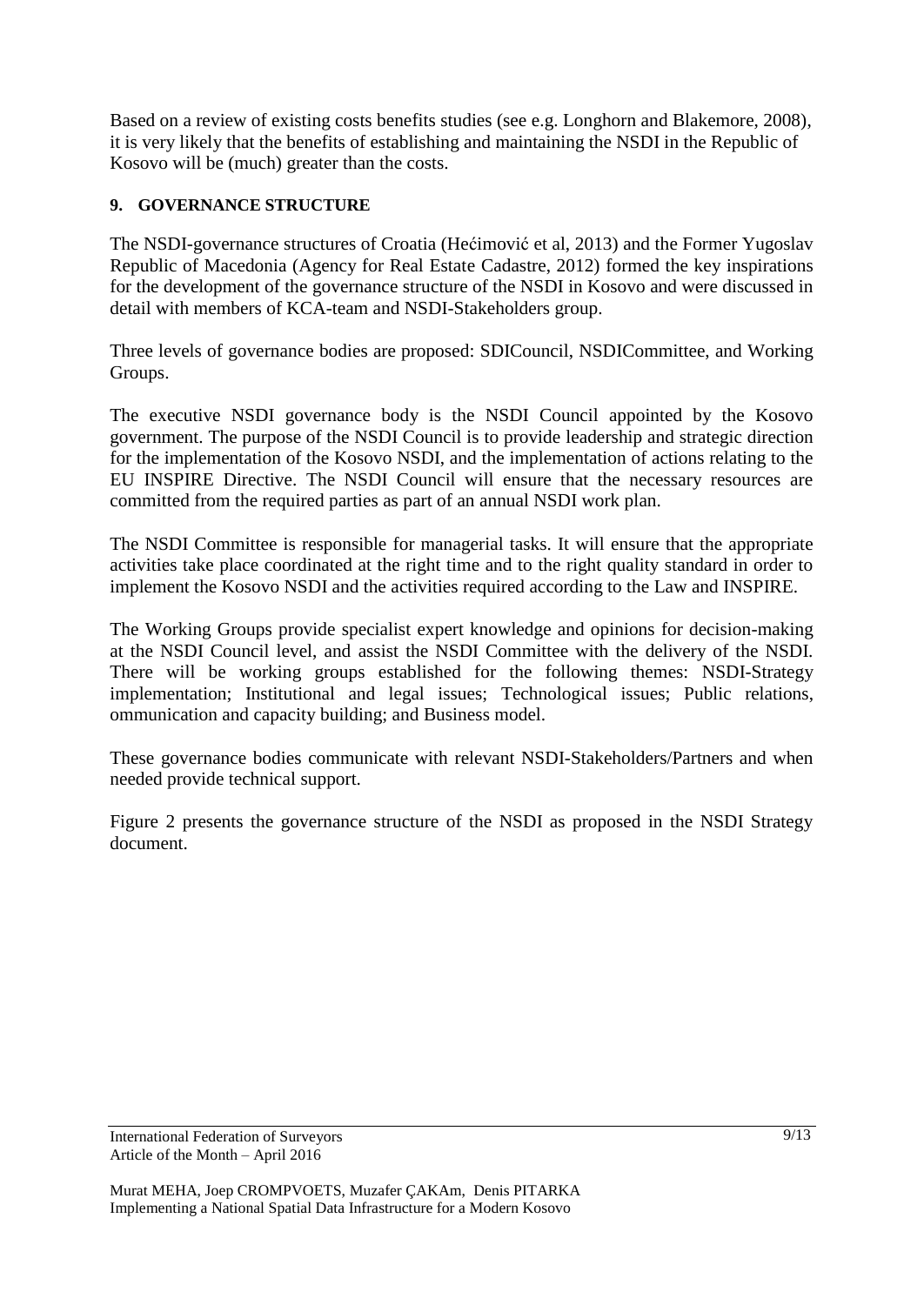

Figure 2: Governance Structure of the NSDI

# **10. COMMUNICATIONS PLAN**

A communication plan has been written to support the NSDI strategy as well as its implementation. Because of the wide range of stakeholders involved, it needs a broad approach and one that has to adapt to the different stakeholder groups. For example, politicians will need a regular "drip-feed" of information to keep them informed and this has to be succinct and to the point, probably made via KCA, but also involving other personal meetings if required. The final NSDI Strategy document will be crucial but it should not come as a surprise; politicians should have been kept informed of the main developments and consequences before the final document is finalised. Another example refers to the data producers. A group of stakeholders who are (mostly) already engaged and regular meetings are needed to keep them involved so they are aware of the developments and their commitments.

A wide range of channels need to be implemented to to get the NSDI message to the various stakeholder audiences, including publications, brochures, flyers, e-mail information channels, website, PowerPoint presentations, Workshops, Conferences, Face-to-face meetings, Newsletters, courses, etc.

#### **11. OTHER ISSUES**

The strategy document refers also to issues related to the outreach of the NSDI-concept in Kosovo, and capacity building through stakeholder engagement at NSDI-Stakeholder group meetings and workshops, and training staff of KCA to become SDI-experts. These activities contribute to the raise of awareness and engagement of stakeholders in the NSDIimplementation process. In addition, the strategy also includes examples of use cases of how the SDI will be used as well as pilot applications for demonstrating the use of SDI. Activities related to these issues are currently in progress. In addition, key issues related to technology

International Federation of Surveyors Article of the Month – April 2016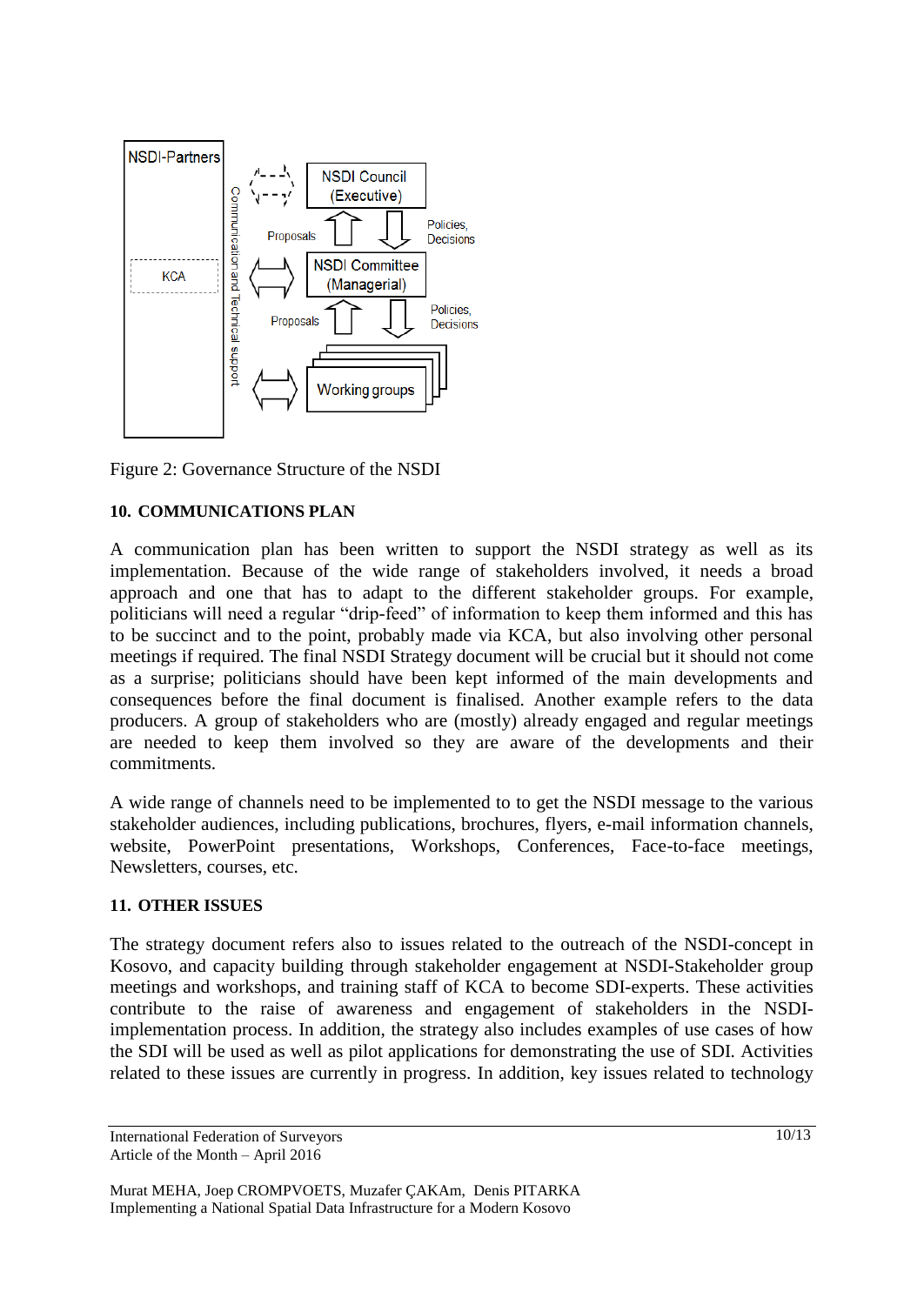cannot be excluded and have to be included when necessary (e.g. issues related to interoperability, standardisation, metadata and network services).

### **12. NEXT STEPS**

The follow-up actions refer to the implementation of the NSDI-strategy for which a roadmap with a clear time schedule of actions needs to be defined. This also includes the definition and application of key performance indicators for monitoring the progress of the implementation. Finally, a risk registry detailing the key risks on the implementation of the NSDI with estimated probability, impact and mitigation strategy needs to be developed. Activities related to these issues are currently in progress.

In order to get full political commitment, it is important that a high-level event around the presentation of the final version of the strategy is organised. Such event could contribute to stimulate the NSDI-debate among decision-makers and give an opportunity to place the topic of SDI on the political agenda.

#### **13. CONCLUSIONS**

The aim of implementing the strategy for the Kosovo NSDI is to have a platform facilitating the necessary harmonised and high quality information to key stakeholders. In order to have a successful implementation of the SDI, it is important to apply a holistic and comprehensive approach taking into acount various components. Moreover, it is also very important to intensively involve a wide range of stakeholders in the implementation process who can potentially benefit of the NSDI.

Starting point for the strategy development is the current NSDI-situation; a draft version of the Law will soon be adopted by the parliament, several geospatial datasets exist, and a national geoportal has recently been launched.

The strategy includes vision/mission statements, descriptions of the strategic objectives, a proposal for the funding model to be applied, estimates of implementation costs, a governance structure presentation, communication plan, and issues related to enhance outreach or strengthen the NSDI-capacity building in the country (such NSDI-Stakeholders meetings, workshops, KCA-staff training, use cases development, and pilot applications demonstrations).

Finally, the resulting strategy document will also include the roadmap for implementation with a list of potential associated risks. When the infrastructure is fully implemented (taking also into account the relevant technological and legal issues), it will be a cornerstone for the further modernisation of Kosovo.

#### **REFERENCES**

Agency for Real Estate Cadastre (2012). NSDI Strategy for the Republic of Macedonia. Breuilly, J. (1993). [Nationalism and the State.](http://books.google.com/books?vid=ISBN0719038006&id=6sEVmFtkpngC&pg=PP1&lpg=PP1&ots=jaRrjiINsh&dq=Breuilly+Nationalism+and+the+State&sig=xdUZ4zKU-os0Mx75Wk9gO3LuYhU) New York: St. Martin's Press

International Federation of Surveyors Article of the Month – April 2016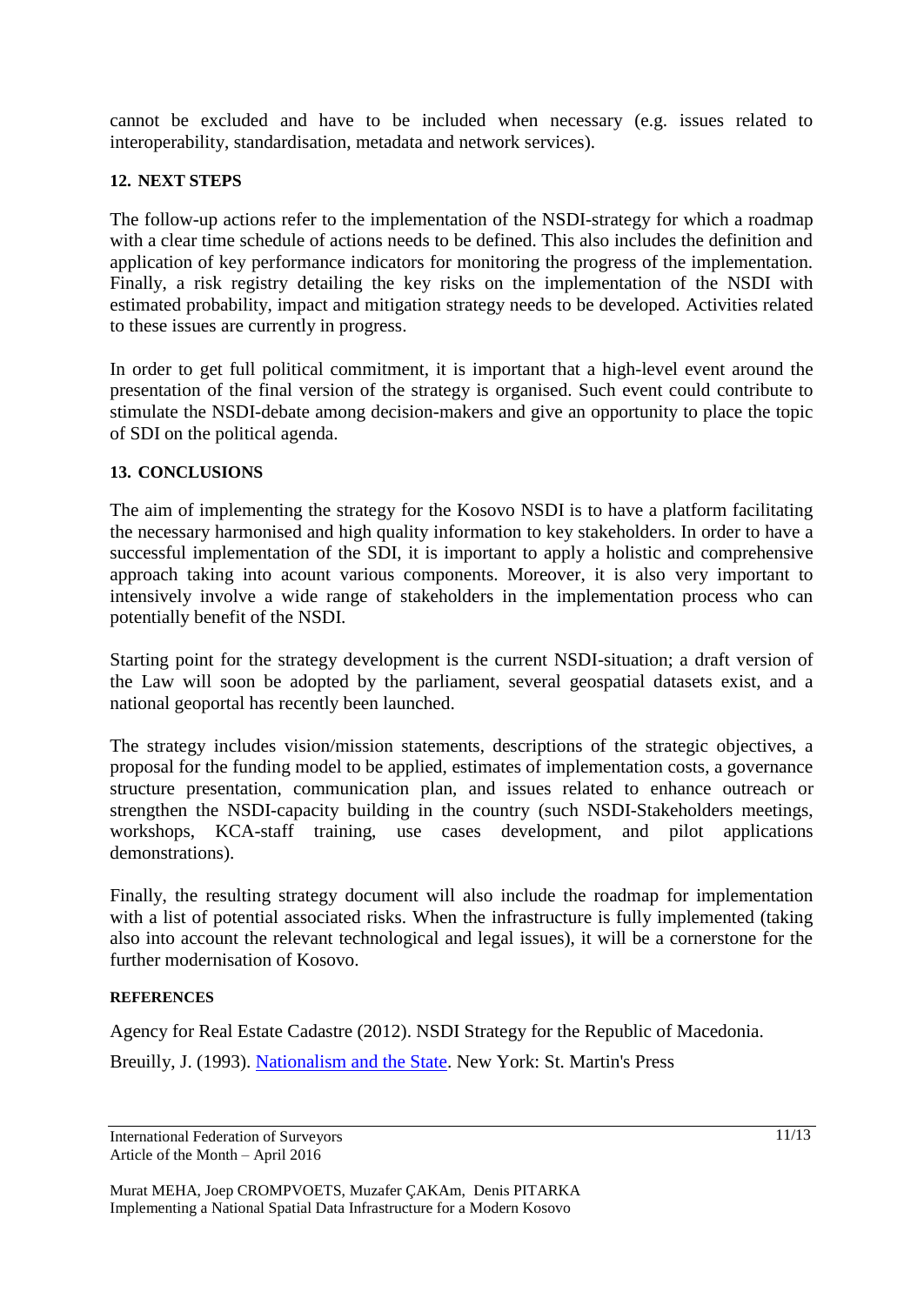European Commission (2007). Directive 2007/2/EC of the European Parliament and of the Council: establishing an infrastructure for spatial information in the Community (INSPIRE), Brussels. Official Journal of the European Union, L 108/1. 50 (2007).

Hećimović, Ž., Marić, Lj., and Ciceli, T. (2013). Status of Croatian NSDI. In: Ž. Hećimović, and V. Cetl, 2013. SDI Days 2013 Proceedings. Šibenik, 26-27 September 2013, pp. 127-132.

Kosovo Cadastral Agency (2013). Terms of Reference for Contract for Individual Consultant for developing a Strategy for National Spatial Data Infrastructure (NSDI) of Republic of Kosovo.

Kosovo Cadastral Agency (2014a). Funding Model. Project report.

Kosovo Cadastral Agency (2014b). Cost-Benefit Analysis of implementing Kosovo NSDI. Project report.

Longhorn, R.A., and Blakemore, M. (2008). Geographic Information; value, pricing, production, and consumption. London: CRC / Taylor & Francis.

Meha, M, Crompvoets J. Çaka M.(2014). The Impact of Buildings and Apartments Registration in Economic Development of Kosovo, (7084). FIG Congress 2014. Engaging the Challenges – Enhancing the Relevance. Kuala Lumpur, Malaysia 16-21 June 2014.

Meha, M., Crompvoets, Çaka, M., and Rexha, A. (2014). Developing a strategy for the National Spatial Data Infrastructure of the Republic of Kosovo. In: Proceedings of the SDI Days 2014. Zagreb. Croatia, 11-12 September 2014, 5 pgs, pp. 60-64.

Meha, M, Çaka, M. (2011). Towards establishment and development of the NSDI in R. of Kosova, 10 International NSDI Conference. Impact of the NSDI in society, challenges for establishment. Macedonia, Skopje, September 19- 20, 2011.

Meha M. Laarakker P. (2011). Development of Cadastral Information System in Correlation with NSDI in Kosova. TS03C - Spatial Data Infrastructures II. Commission 3. FIG Working Week 2011. Bridging the Gap between Cultures, Marrakech, Morocco, 18-22 May 2011.

Ministry of Environment and Spatial Planning (2014). Draft Law on the Establishment of a National Spatial Information Infrastructure in the Republic of Kosovo.

OECD (2013). Assessment of the Kosovo Innovation System. Private Sector Development. Project Insights.

Republic of Kosovo (2011). Law on Cadastre No. 04 L/013 - Official Gazette of Republic of Kosovo Nr. 13 / 1 September 2011.

#### Websites

Ansers.com. What is a modern state? http://www.answers.com/O/What is a modern state, 01.10.2014

INSPIRATION – Spatial Data Infrastructure for the Western Balkan, [http://www.inspiration](http://www.inspiration-westernbalkans.eu/)[westernbalkans.eu,](http://www.inspiration-westernbalkans.eu/) 04.08.2014.

# **CONTACTS**

Prof. Dr. Murat Meha

International Federation of Surveyors Article of the Month – April 2016